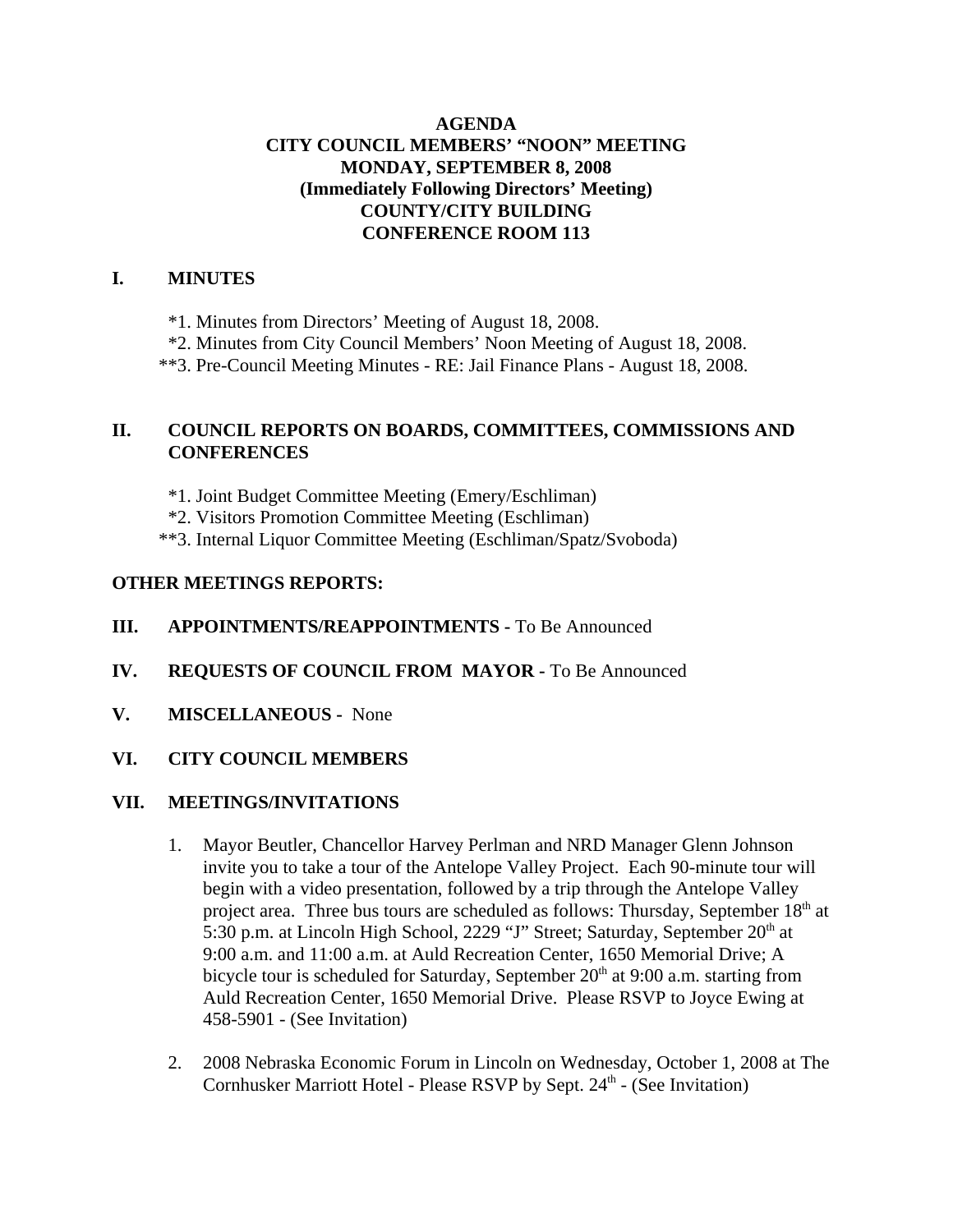- 3. HDR Pre-Game Hospitality Suite Nebraska vs. Missouri Football game on Saturday, October 4, 2008 will begin 3 ½ hours prior to kick-off at Embassy Suites - RSVP to Gladys Doerr by Sept.  $25<sup>th</sup>$  at 399-4909 or by e-mail - (See Invitation)
- 4. The University of Nebraska Public Policy Center 10<sup>th</sup> Anniversary Celebration and our achievements at a Reception on Friday, September 26, 2008 from 4:00 p.m. to 7:00 p.m. at The Public Policy Center, 215 Centennial Mall South, Suite 401 - (See Invitation)
- 5. Lincoln Chamber of Commerce 'Face The Chamber' on Wednesday, September 10, 2008 from Noon to 1:00 p.m. - Registration begins at 11:45 a.m. - at the Country Club of Lincoln, 3200 South  $24<sup>th</sup>$  Street - RSVP by Sept.  $5<sup>th</sup>$  to Jaime Henning at 436-2366 or by e-mail - (See Invitation)
- 6. Region V Systems Nebraska Department of Health & Human Services (DHHS) presents: Conversations with Communities regarding Children's Behavioral Healthcare on Tuesday, September 30, 2008 from 4:00 p.m. to 6:30 p.m. at the Firefighters Reception Hall, 241 Victory Lane - RSVP by Sept. 23<sup>rd</sup> to Jean Barton with enclosed RSVP form or by e-mail - (See Invitation)
- 7. The Lincoln Chamber of Commerce and the Nebraska Chamber of Commerce invite you to attend the 2008 Legislative Forum Breakfast on Thursday, September 25, 2008 at 7:30 a.m. at The Nebraska Club, 233 South  $13<sup>th</sup>$  Street - Cost: \$25/person -RSVP by Sept.  $22<sup>nd</sup>$  - (See Invitation)
- 8. El Centro de las Americas Hispanic Heritage Festival on Sunday, September 14, 2008 from 10:00 a.m. to 6:00 p.m. at Antelope Park - (See Invitation)

## **VIII. ADJOURNMENT**

## **\*HELD OVER FROM AUGUST 25, 2008. \*\*HELD OVER FROM SEPTEMBER 1, 2008.**

ca090808/tjg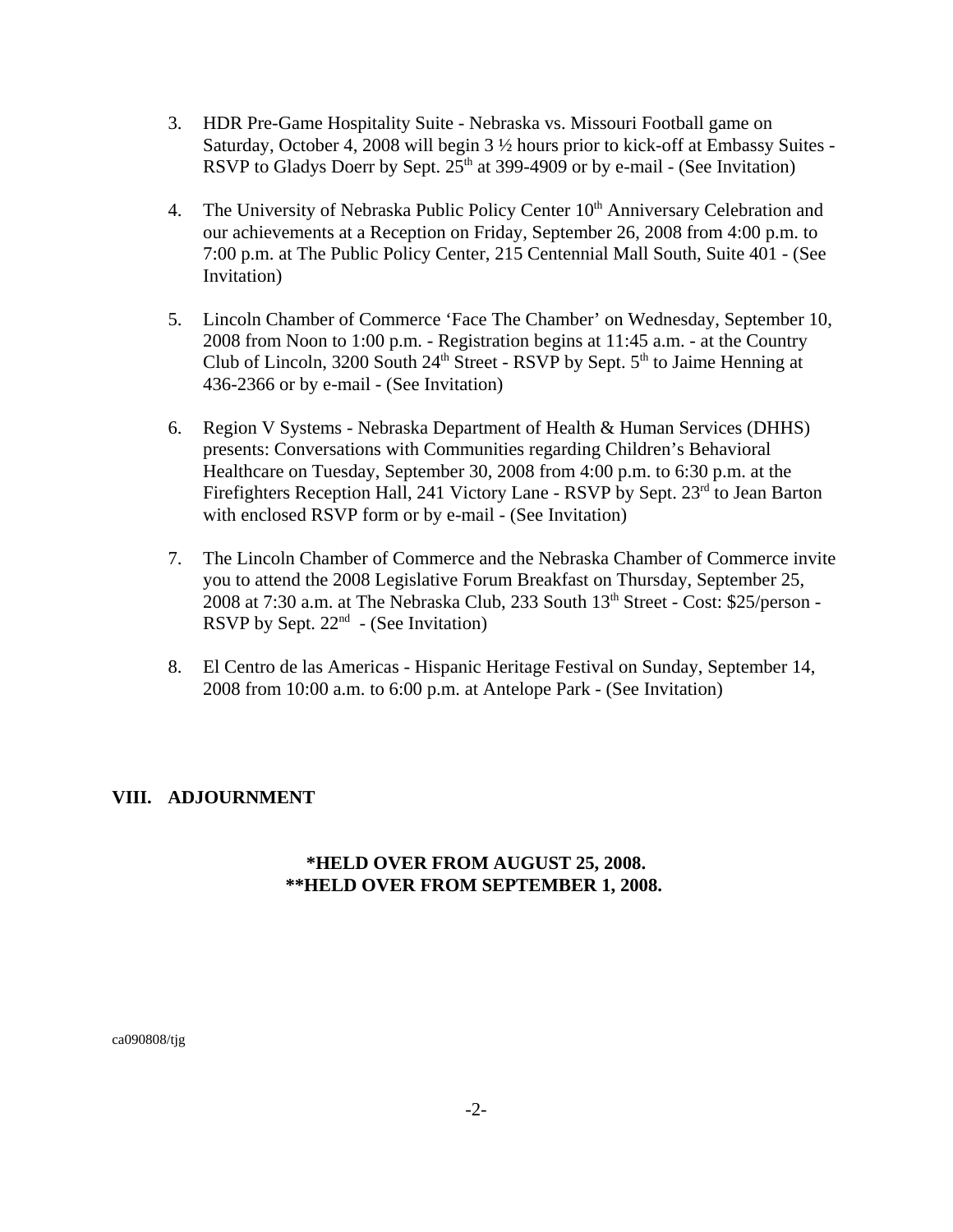#### **MINUTES CITY COUNCIL MEMBERS' "NOON" MEETING MONDAY, SEPTEMBER 8, 2008**

| Doug Emery, Vice Chair<br>Jon Camp<br>Jonathan Cook<br>John Spatz |
|-------------------------------------------------------------------|
| Ken Svoboda<br>Dan Marvin                                         |
|                                                                   |

| <b>Others Present:</b> | Rick Hoppe, Aide to the Mayor    |
|------------------------|----------------------------------|
|                        | Denise Pearce, Aide to the Mayor |

The Nebraska Open Meeting Act posted on the rear wall of Room 113.

Chair Eschliman opened the meeting at 12:05 p.m.

#### **I. MINUTES**

- \*1. Minutes from Directors' Meeting, August 18, 2008.
- \*2. Minutes from City Council Members' Noon Meeting, August 18, 2008.
- \*\*3. Pre-Council Meeting Minutes Jail Finance Plans, August 18, 2008.

With no corrections the above minutes approved by acclamation.

## **II. COUNCIL REPORTS ON BOARDS, COMMITTEES, COMMISSIONS AND CONFERENCES**

## **\*1**. **Joint Budget Committee Meeting Emery/Eschliman**

Emery stated they discussed how a two year budget will affect the budgeting cycle, where they want to go, and thoughts on the long term ability to bring on other programs. The consensus being the JBC probably doesn't have the money for additional programs.

## **\*2**. **Visitors Promotion Committee Meeting Eschliman**

Eschliman was unable to attend this meeting.

#### **\*\*3**. **Internal Liquor Committee Meeting Eschliman/Spatz/Svoboda**

Svoboda stated the Internal Liquor Committee (ILC) receives monthly last drink data from the Detox Center, as previously reported. In the past several reports one downtown bar has escalating and alarming last drink data. Also, individuals from this particular bar had their blood alcohol content taken when admitted into Detox, with high results. Having this information the ILC requested the bar owner to attend a meeting to discuss possible problems. The ILC believes a number of problems related to privately giving away beer to numerous customers at the evening's end, which the owners have now stopped. The ILC members considered the discussion important because of the high student population at this bar and will continue to monitor. Next meeting in October.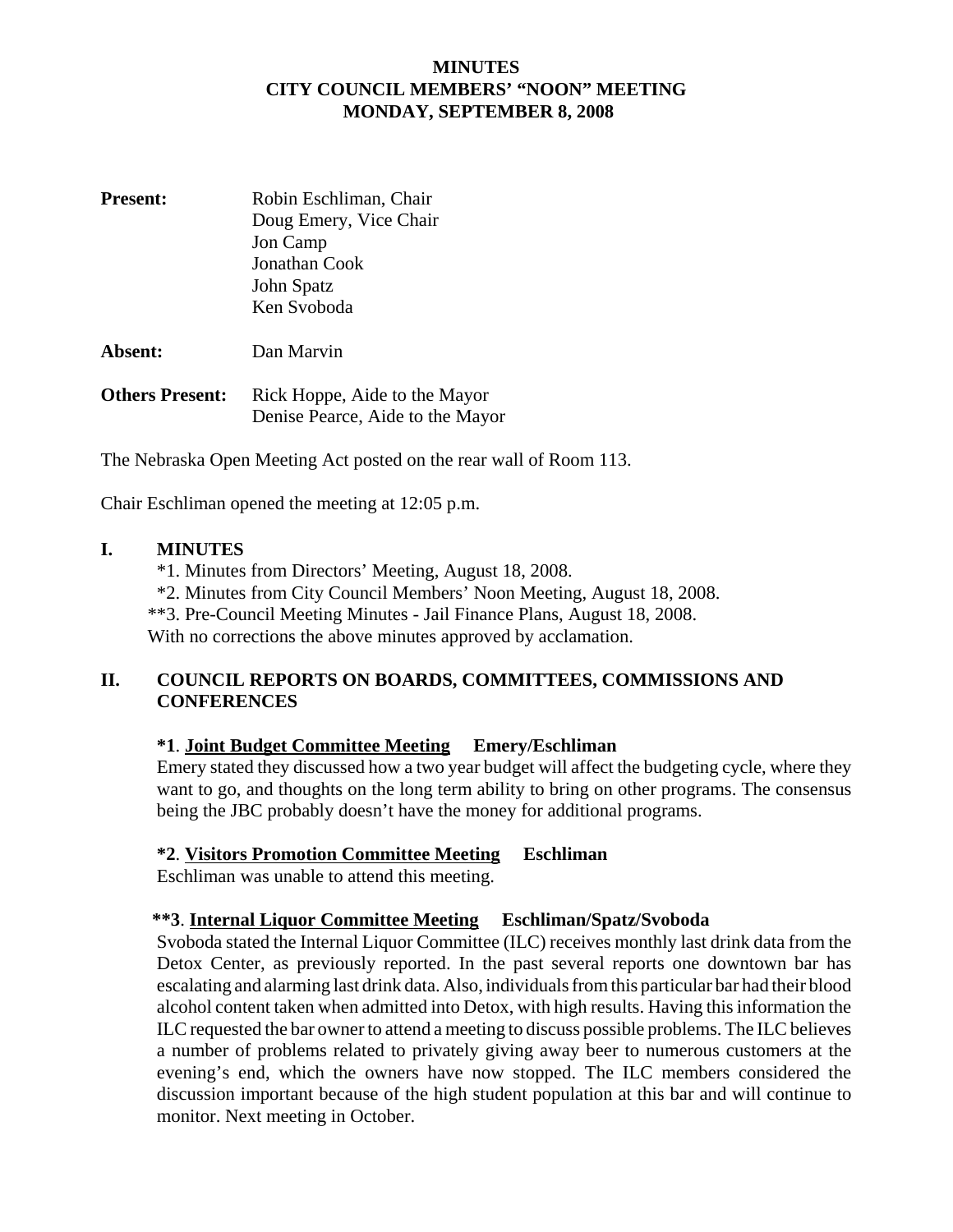#### **OTHER MEETINGS REPORTS:**

## **III. APPOINTMENTS/REAPPOINTMENTS (Attachment A)**

Pearce handed out Boards and Commissions Update (Attachment A). Camp asked Svoboda, Board of Health Member, if the Health Board is having their criteria met with individuals serving? Svoboda replied the Health Department and the Board of Health had requested possibly a veterinarian as a replacement primarily because of losing the animal control director and felt there should be continuity with the Health code as it relates to animals. He added they do have appointments in the spring and will then look at a veterinarian serving.

Cook stated with the Parks appointment noticed four new people, and asked who is leaving? Pearce stated she would send the update. Cook added with the student rep reappointment believe Barb Walkowiak was reappointed. Pearce stated there is a second vacant student rep position.

#### **IV. REQUESTS OF COUNCIL FROM MAYOR**  None

**V. MISCELLANEOUS** None

#### **VI. CITY COUNCIL MEMBERS**

- **Eschliman** stated Council does have surplused land coming forward, and asked Hoppe if there were ideas on what to do with this land. Hoppe replied he was not prepared to answer at this time. **Svoboda** asked for update on the Omaha-Lincoln Joint Meeting. Pearce answered it is set for October in Omaha. **Emery** No comment. **Cook** No comment. **Spatz** No comment. **Camp** No comment.
- **VII. MEETINGS/INVITATIONS** See invitation list.

#### **VIII. ADJOURNMENT**

Chair Eschliman adjourned the meeting at 12:15 p.m.

#### **\*HELD OVER FROM AUGUST 25, 2008. \*\*HELD OVER FROM SEPTEMBER 1, 2008.**

W:\FILES\CITYCOUN\WP\CM090808.wpdmmm